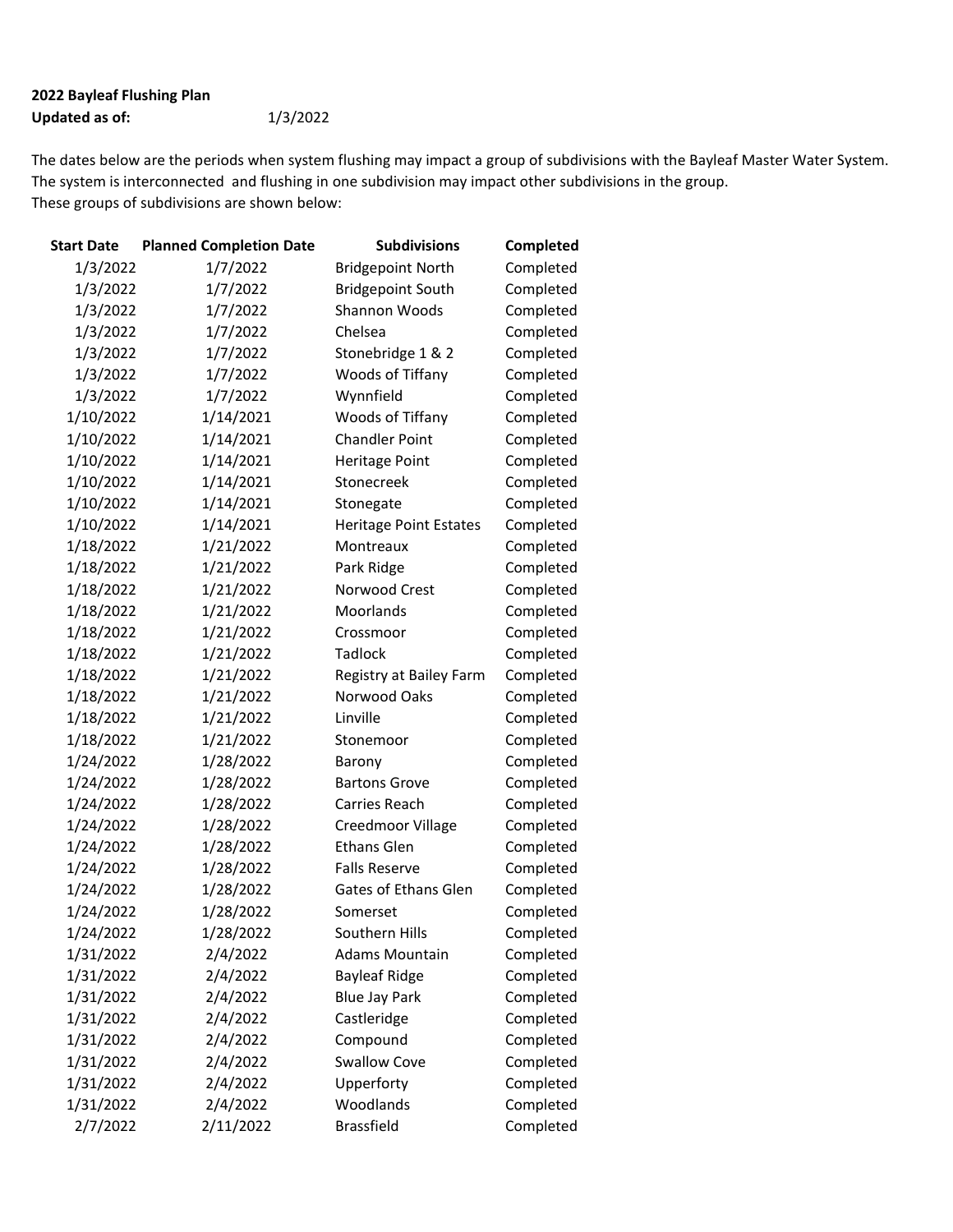| 2/7/2022  | 2/11/2022 | Cedar Valley                 | Completed |
|-----------|-----------|------------------------------|-----------|
| 2/7/2022  | 2/11/2022 | Chatsworth                   | Completed |
| 2/7/2022  | 2/11/2022 | <b>Coachman's Trail West</b> | Completed |
| 2/7/2022  | 2/11/2022 | <b>Hawk Nest</b>             | Completed |
| 2/7/2022  | 2/11/2022 | Martindale                   | Completed |
| 2/7/2022  | 2/11/2022 | Mt. Vernon                   | Completed |
| 2/7/2022  | 2/11/2022 | Seville                      | Completed |
| 2/7/2022  | 2/11/2022 | <b>Trotters Ridge</b>        | Completed |
| 2/14/2022 | 2/18/2022 | Coachman's Trail             | Completed |
| 2/14/2022 | 2/18/2022 | Aspenwald                    | Completed |
| 2/14/2022 | 2/18/2022 | <b>Bayleaf Farm</b>          | Completed |
| 2/14/2022 | 2/18/2022 | <b>Brinley Cove</b>          | Completed |
| 2/14/2022 | 2/18/2022 | Carlyle Manor                | Completed |
| 2/14/2022 | 2/18/2022 | Carmel Forest                | Completed |
| 2/14/2022 | 2/18/2022 | <b>Cobble Creek</b>          | Completed |
| 2/14/2022 | 2/18/2022 | George's Grant               | Completed |
| 2/14/2022 | 2/18/2022 | Pendleton Lake               | Completed |
| 2/14/2022 | 2/18/2022 | <b>Swans Mill</b>            | Completed |
| 2/14/2022 | 2/18/2022 | Wedgefield                   | Completed |
| 2/22/2022 | 2/25/2022 | <b>Banbury Woods</b>         | Completed |
| 2/22/2022 | 2/25/2022 | <b>Brittany Bay East</b>     | Completed |
| 2/22/2022 | 2/25/2022 | <b>Brittany Bay West</b>     | Completed |
| 2/22/2022 | 2/25/2022 | <b>Forest Brook</b>          | Completed |
| 2/22/2022 | 2/25/2022 | Hawthorne Park               | Completed |
| 2/22/2022 | 2/25/2022 | Rosehall                     | Completed |
| 2/28/2022 | 3/4/2022  | Alpine Creek                 | Completed |
| 2/28/2022 | 3/4/2022  | Brookrun                     | Completed |
| 2/28/2022 | 3/4/2022  | <b>Buckingham Manor</b>      | Completed |
| 2/28/2022 | 3/4/2022  | <b>Hunters Landing</b>       | Completed |
| 2/28/2022 | 3/4/2022  | Devon                        | Completed |
| 2/28/2022 | 3/4/2022  | Sheffield Estates            | Completed |
| 2/28/2022 | 3/4/2022  | Raven Ridge                  | Completed |
| 2/28/2022 | 3/4/2022  | Ravens Creek                 | Completed |
| 2/28/2022 | 3/4/2022  | Ravenwood                    | Completed |
| 2/28/2022 | 3/4/2022  | Sheffield Manor              | Completed |
| 2/28/2022 | 3/4/2022  | Sheffield Place              | Completed |
| 2/28/2022 | 3/4/2022  | Koupla Place                 | Completed |
| 3/7/2022  | 3/11/2022 | Avalaire                     | Completed |
| 3/7/2022  | 3/11/2022 | Manchester                   | Completed |
| 3/7/2022  | 3/11/2022 | Faircroft                    | Completed |
| 3/7/2022  | 3/11/2022 | <b>Trappers Creek</b>        | Completed |
| 3/7/2022  | 3/11/2022 | Mason Ridge                  | Completed |
| 3/14/2022 | 3/18/2022 | <b>Baytree</b>               | Completed |
| 3/14/2022 | 3/18/2022 | Crossgate                    | Completed |
| 3/14/2022 | 3/18/2022 | Henley                       | Completed |
| 3/14/2022 | 3/18/2022 | <b>Sutton Estates</b>        | Completed |
| 3/14/2022 | 3/18/2022 | <b>Timberline North</b>      | Completed |
| 3/21/2022 | 3/25/2022 | <b>Barton Creek Bluffs</b>   | Completed |
| 3/21/2022 | 3/25/2022 | <b>Barton Creek Overlook</b> | Completed |